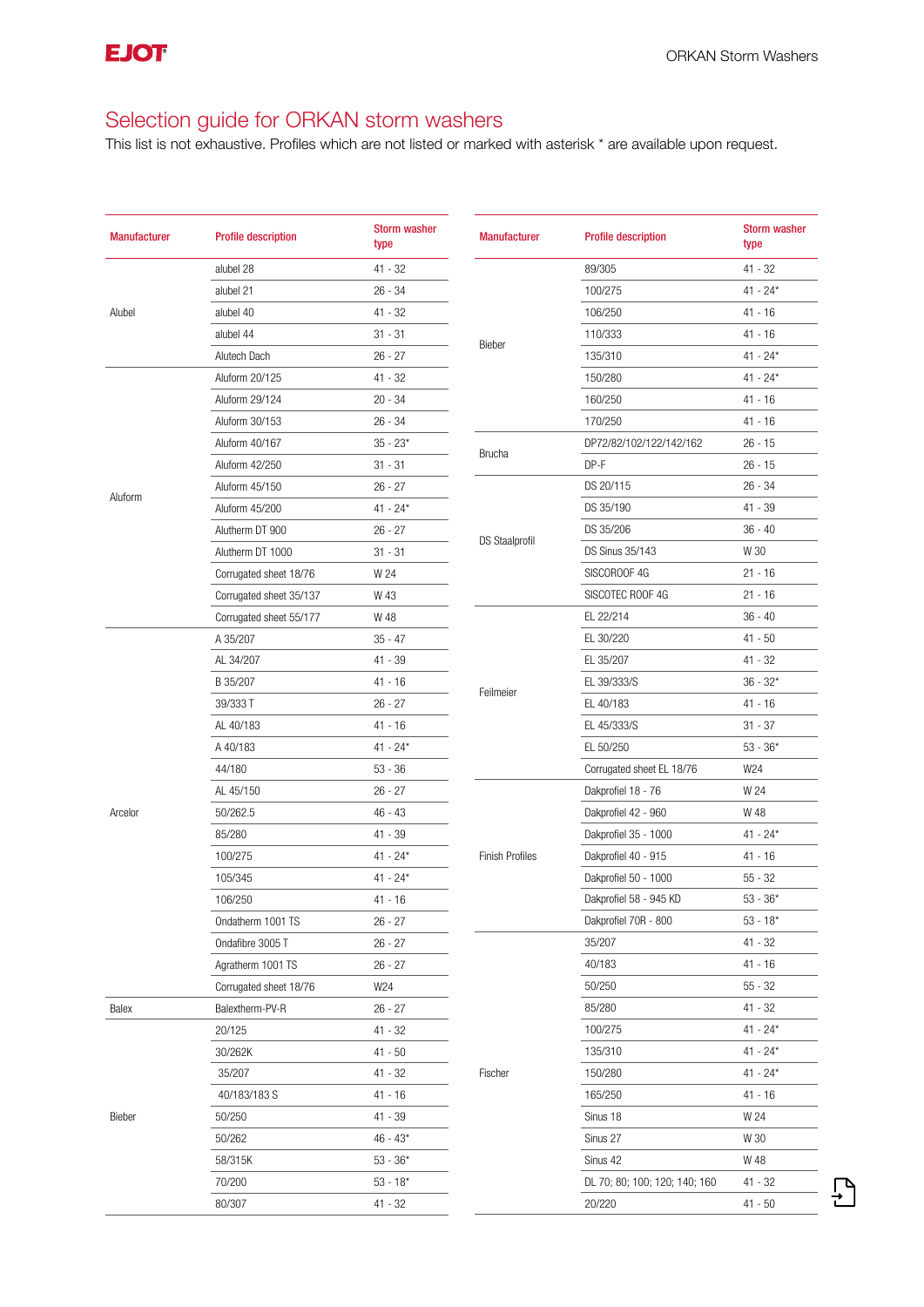

 $\bigoplus$ 

## Selection guide for ORKAN storm washers

| <b>Manufacturer</b>               | <b>Profile description</b> | <b>Storm washer</b><br>type | <b>Manufacturer</b> | <b>Profile description</b> | <b>Storm washer</b><br>type |
|-----------------------------------|----------------------------|-----------------------------|---------------------|----------------------------|-----------------------------|
|                                   | W-20/990                   | $26 - 34$                   |                     | KAS-D 65 - 115             | $36 - 40$                   |
|                                   | W-20/1100                  | $26 - 50$                   |                     | KAS-D68                    | $21 - 16$                   |
|                                   | W-35/1035                  | $41 - 39$                   | Klöckner            | KAS-D80                    | $41 - 32$                   |
| Friedrich von Lien AG<br>Weckmann | W-45R/900                  | $41 - 24*$                  |                     | KAS-D 62 - 142             | $26 - 15$                   |
|                                   | W-45ER/1000                | $26 - 34$                   | Lattonedil          | Isocopre                   | $21 - 25$                   |
|                                   | W-155/840                  | $41 - 24*$                  |                     | Eurocinque                 | $21 - 25$                   |
|                                   | W-1/1064                   | W 24                        |                     | Eurocopre                  | $21 - 25$                   |
|                                   | Hoesch Thermorock Dach     | $23 - 33$                   |                     | $35 - 207$                 | $41 - 32$                   |
|                                   | Hoesch Isodach RD          | $32 - 25$                   |                     | $22 - 214$                 | $41 - 39$                   |
|                                   | T 35.1                     | 41 - 39                     |                     | $20 - 75$                  | $26 - 34$                   |
|                                   | T 40.1                     | $41 - 16$                   |                     | 45 - 333 S                 | $26 - 27$                   |
|                                   | T 50.1                     | $55 - 32$                   |                     | $40 - 100$                 | $31 - 31$                   |
| Hoesch Bausysteme                 | T 85.1                     | $41 - 32$                   | Laukien             | $50 - 250$                 | $41 - 39$                   |
|                                   | T 100.1                    | $41 - 24*$                  |                     | 18/76                      | W 24                        |
|                                   | T 106.1                    | $41 - 16$                   |                     | 27/111                     | W 30                        |
|                                   | WP 18/76                   | W 24                        |                     | 42/160                     | W 48                        |
|                                   | WP 42/160                  | W 48                        |                     | 55/177                     | W 48                        |
|                                   | WP 27/111                  | W 30                        |                     | LP 20                      | $26 - 34$                   |
| Italpannelli                      | Penta 40                   | $21 - 16$                   |                     | LP 35                      | $41 - 32$                   |
|                                   | JI 33.250.1000             | $23 - 33$                   | Lindab              | LP 1100                    | $26 - 45*$                  |
|                                   | JI 45.333.1000             | $26 - 27$                   |                     | Sinus 18                   | W 24                        |
|                                   | JI Vulcasteel Roof         | $26 - 34$                   |                     | LM40 250 1000              | $26 - 27$                   |
| Joriside                          | JI 35.207.1035             | 41 - 39                     | Luxmetall           | LM19 156 1094              | $26 - 45*$                  |
|                                   | JI 40.183.915              | $41 - 16$                   |                     | LM 27-111-1000             | W 30                        |
|                                   | JI 50.250.1000             | $55 - 32$                   |                     | $20 - 75$                  | $26 - 34$                   |
|                                   | JI 56.317.945              | $53 - 42*$                  |                     | 22-214                     | 41 - 39                     |
|                                   | JI Roof 1000               | $26 - 27$                   |                     | 35-207                     | $41 - 32$                   |
|                                   | JI Ecopaneel 1000          | $23 - 33$                   |                     | 40-100                     | $31 - 31$                   |
|                                   | <b>KS 1000 RW</b>          | $32 - 25$                   |                     | 45-150                     | $26 - 27$                   |
| Kingspan                          | KS 1000 FF                 | $23 - 33$                   | Maas                | 45-333 S                   | $26 - 27$                   |
|                                   | 35.207.1035                | $41 - 39$                   |                     | 50-250                     | 41 - 39                     |
| Klinger & Partner                 | 39.333.1000                | $26 - 34$                   |                     | Corrugated sheet 18-76     | W24                         |
| Klöckner                          | KAS AL-20/125 A            | $41 - 32$                   |                     | Corrugated sheet 27-111    | W30                         |
|                                   | KAS AL-30/153 A            | $26 - 27$                   |                     | Corrugated sheet 55-177    | W48                         |
|                                   | KAS-35/207                 | $41 - 32$                   |                     | Isopaneel                  | $26 - 27$                   |
|                                   | KAS AL-40/167 A            | $35 - 23*$                  |                     | G4                         | $21 - 16$                   |
|                                   | KAS-40/183                 | 41 - 16                     |                     | Hipertec Dach              | $21 - 16$                   |
|                                   | KAS AL-45/200 A            | $41 - 24*$                  | Metecno             | Hipertec Dach Sound        | $21 - 16$                   |
|                                   | KAS-50/250                 | $55 - 32$                   |                     | <b>Toproof DG</b>          | $20 - 34$                   |
|                                   | KAS-85/280                 | 41 - 39                     |                     | <b>SISCO</b>               | $21 - 16$                   |
|                                   | KAS-89/305                 | 41 - 32                     |                     | SP 20                      | $26 - 34$                   |
|                                   | KAS-18/76                  | W 24                        |                     | SP 26                      | $41 - 24*$                  |
|                                   | KAS-42/160                 | W 48                        | Montana             | SP 30                      | $41 - 50$                   |
|                                   | KAS-55/177                 | W 48                        |                     | SP 35                      | $41 - 32$                   |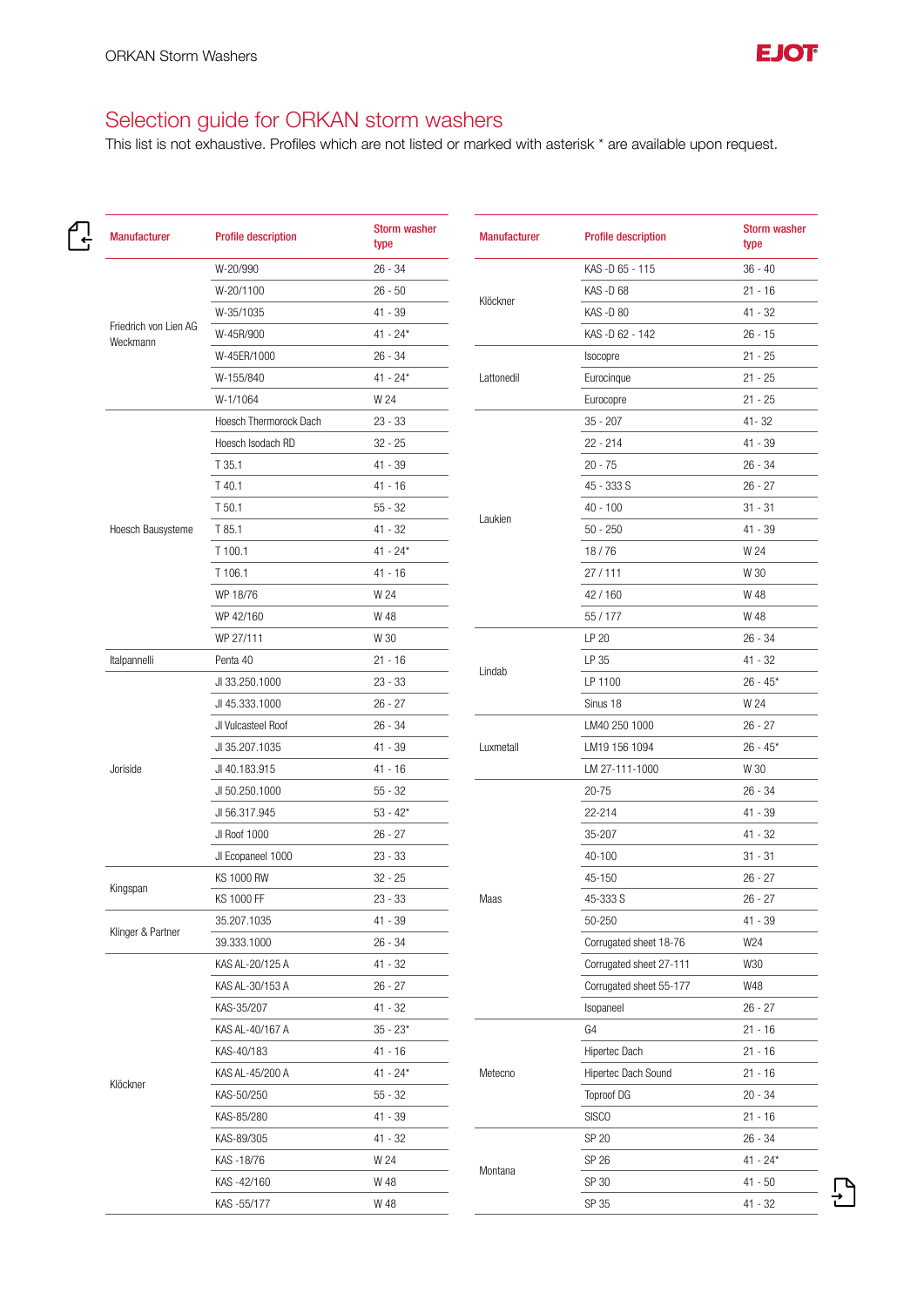$\bigoplus$ 

## Selection guide for ORKAN storm washers

| <b>Manufacturer</b> | <b>Profile description</b> | <b>Storm washer</b><br>type | <b>Manufacturer</b> | <b>Profile description</b> | <b>Storm washer</b><br>type |
|---------------------|----------------------------|-----------------------------|---------------------|----------------------------|-----------------------------|
| Montana             | SP 40                      | 41 - 16                     | Plannja             | Plannja 20-105             | $26 - 38*$                  |
|                     | SP 44                      | $31 - 22*$                  |                     | Plannja 35                 | 41 - 32                     |
|                     | SP 45                      | $41 - 32$                   |                     | Sinus 18                   | W24                         |
|                     | SP 59                      | $35 - 23*$                  |                     | Sinus 51                   | W48                         |
|                     | SP 80                      | 41 - 16                     |                     | Plannja 20                 | $36 - 40$                   |
|                     | MTD TL 65                  | $35 - 23*$                  |                     | Plannja 60                 | $41 - 16$                   |
|                     | MTD TL 85                  | $35 - 23*$                  |                     | Plannja 30                 | $31 - 37$                   |
|                     | <b>MTD TL 105</b>          | $35 - 23*$                  |                     | Plannja 45                 | 41 - 39                     |
|                     | MTD TL 125                 | $35 - 23*$                  |                     | 20/154                     | $26 - 34*$                  |
|                     | <b>MTD TL 145</b>          | $35 - 23*$                  |                     | 26/143                     | $41 - 32$                   |
|                     | SP 18/1064                 | W 24                        |                     | 30/207                     | $35 - 47$                   |
| M-Profile<br>Münker | SP 27/1000                 | W 30                        |                     | 30/220                     | $41 - 50$                   |
|                     | SP 42/960                  | W 48                        |                     | 30 KD                      | $41 - 50$                   |
|                     | KP                         | $36 - 40$                   |                     | 35/207                     | 41 - 39                     |
|                     | M 20/210; M 20KD/210       | 41 - 39                     |                     | 40/183                     | $41 - 16$                   |
|                     | M 35/207                   | 41 - 39                     |                     | 45/150                     | 41 - 32                     |
|                     | M 35.1/207                 | $35 - 47$                   |                     | 45/333                     | $32 - 25$                   |
|                     | M 40/183                   | 41 - 16                     |                     | 50/250                     | $55 - 32$                   |
|                     | M 40.1/183                 | $41 - 24*$                  |                     | 58 KD                      | $53 - 42*$                  |
|                     | M 40/333; M 40KD/333       | $26 - 27$                   | Proge               | 59/225                     | $35 - 23*$                  |
|                     | M 50/250                   | $55 - 32$                   |                     | 70/200                     | $53 - 18*$                  |
|                     | M 85/280                   | 41 - 32                     |                     | 80/277                     | $41 - 16$                   |
|                     | M 100/275                  | $41 - 24*$                  |                     | 85/280                     | 41 - 39                     |
|                     | M 150/280                  | $41 - 24*$                  |                     | 89/305                     | 41 - 32                     |
|                     | M 160/250                  | 41 - 16                     |                     | 100/275                    | $41 - 24*$                  |
|                     | M 18/76; M 18.1/76         | W 24                        |                     | 105/345                    | $41 - 24*$                  |
|                     | M 27/111; M 27.1/111       | W 30                        |                     | 106/250                    | $41 - 16$                   |
| 0-Metal             | 20,125/8                   | 41 - 32                     |                     | Corrugated sheet 18/76     | W 24                        |
|                     | 20,136/8                   | $31 - 45*$                  |                     | Corrugated sheet 27/111    | W 30                        |
|                     | 25,280/3                   | 41 - 16                     |                     | Corrugated sheet 42/160    | W 48                        |
|                     | 25,268/4                   | $26 - 38*$                  |                     | Corrugated sheet 55/177    | W 48                        |
|                     | 30,207/5                   | $35 - 23*$                  | Romakowski          | D62; D82; D102; D122; D142 | $26 - 15$                   |
|                     | 30,153/7                   | $26 - 34$                   |                     | 19(KD)/1050                | $26 - 50$                   |
|                     | 35,207/5                   | $41 - 39$                   |                     | 35R/1035                   | 41 - 32                     |
|                     | 40,183/5                   | 41 - 16                     | Sab                 | 40R/915                    | $41 - 16$                   |
|                     | 40,250/4                   | $26 - 27$                   |                     | 50R/1000                   | $55 - 32$                   |
|                     | 45,150/6                   | $26 - 27$                   |                     | 70R/800                    | $53 - 18*$                  |
|                     | 45,333/3                   | $26 - 27$                   |                     | 85R/1120                   | 41 - 39                     |
|                     | 50,250/4                   | $55 - 32$                   |                     | 89R/915                    | $41 - 32$                   |
|                     | 50,262.5/4                 | $46 - 43*$                  |                     | 100R/825                   | $41 - 24*$                  |
|                     | Corrugated sheet 18.76     | W 24                        |                     | 30KD/1050                  | $41 - 50$                   |
|                     | Corrugated sheet 55.177    | W48                         |                     | 45KD/1000                  | $32 - 25$                   |
|                     | Corrugated sheet 27.111    | W30                         |                     | 45KD/1000S                 | $26 - 27$                   |
| Plannja             | Plannja 19                 | $26 - 45*$                  |                     | 58KD/945                   | $53 - 36*$                  |